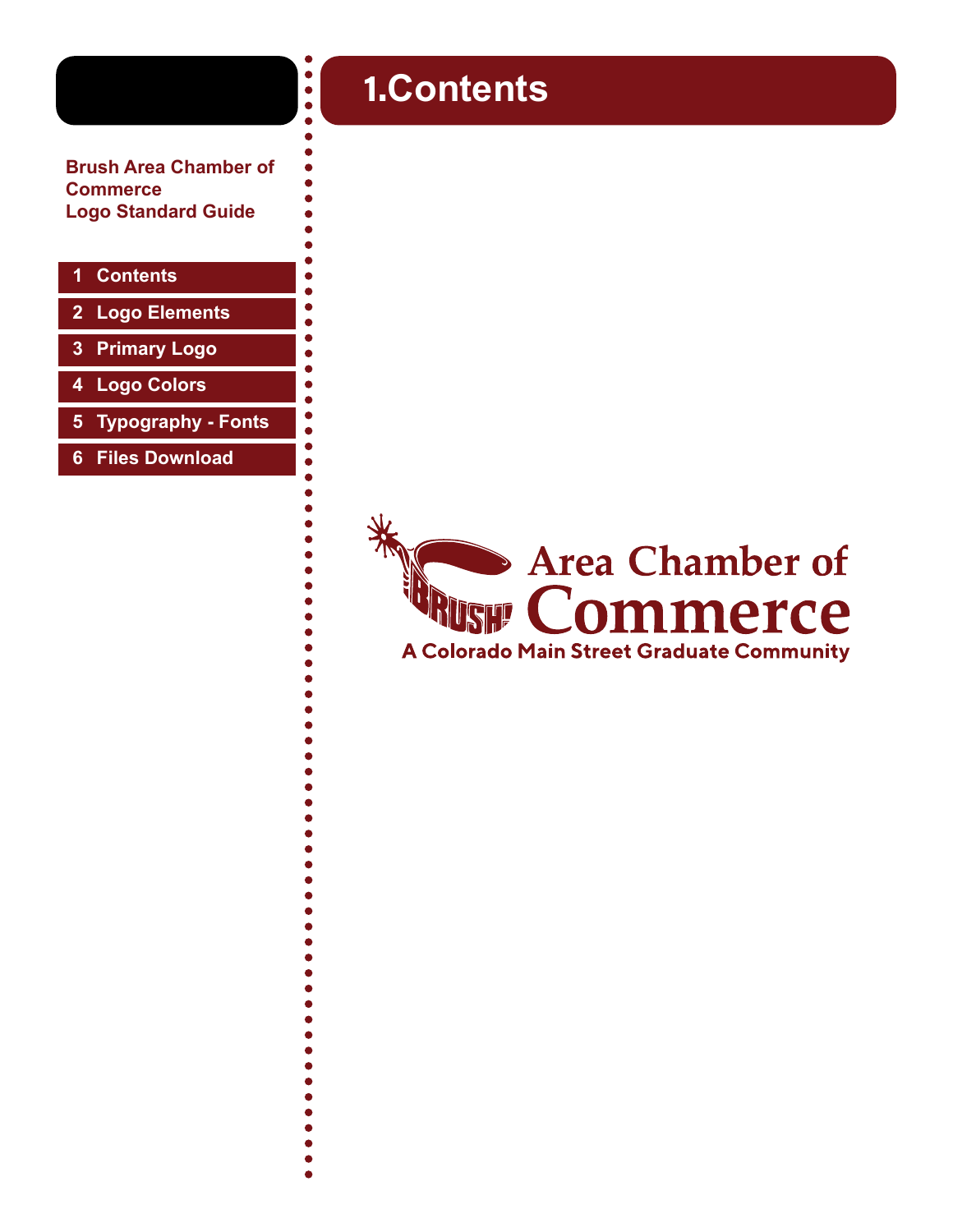## 2.**Logo Elements**

<span id="page-1-0"></span>Brush Area Chamber of Commerce is identified with a logo with 2 key elements.

 $\bullet$  $\bullet$ 

**1. Icon** - The first element of the Brush Chamber's logo is the icon, a spur with the word "BRUSH!" placed inside the closer edge of the heel band.

**2. Word Mark** - The second element of the Brush Chamber's logo is the Word Mark "Area Chamber of Commerce". This portion can appear in different Lock-Up orientation positions depending on the use of the logo.

[See section 3]

**3. Tagline** - The third element of the Brush Chamber's logo is the Tagline "A Colorado Main Street Graduate Community"

Brush Area Chamber of Commerce currently does not require any Trademark symbols(™ and ®). So no version of the Brush Area Chamber of Commerce Logo will contain any Trademark or copyright symbols (® and ™).

Brush Area Chamber of Commerce's legal name is "Brush Area Chamber of Commerce" (Not Inc., or Brush Area Chamber of Commerce Corporation, for example). All legal documents, including contracts, checks, etc should bear the name: Brush Area Chamber of Commerce.

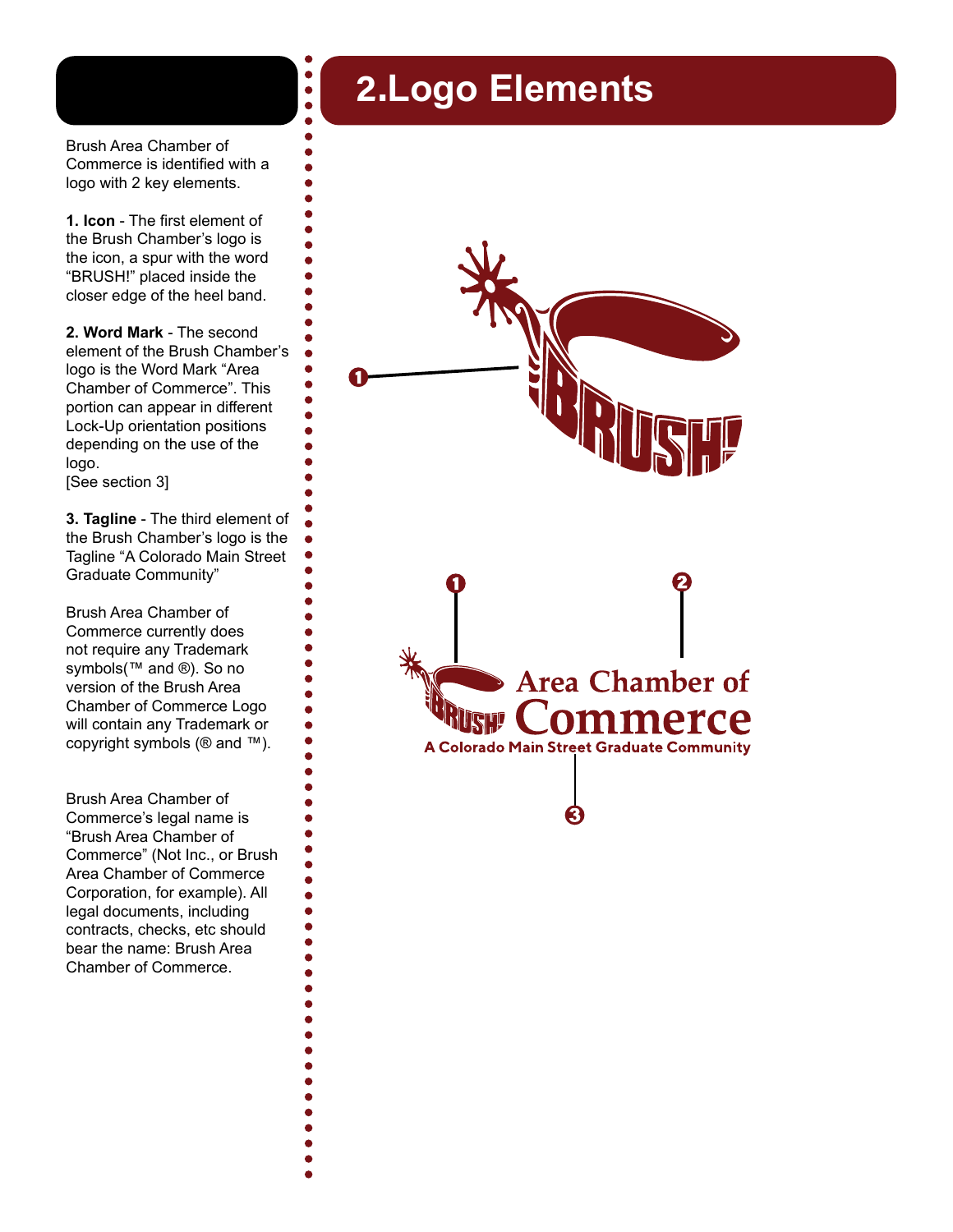<span id="page-2-0"></span>The Primary Logo represents the Brush Area Chamber of Commerce parent brand. (Think of it as the official logo of Brush Area Chamber of Commerce).

 $\bullet$  $\bullet$ 

Use the primary Brush Area Chamber of Commerce logo whenever possible. If the space you have, or can create, is of a square format, use the Primary Icon. However, if the space is more horizontal than square, use the Primary Long Lockup W/ Tagline.

For smaller displays of the logo, such as a fav icon on a website or the profile picture of a social media page, use the Primary Icon as the smaller size would render the smaller words of the Wordmark unreadable.

Note that Brush Area Chamber of Commerce has two color sets of logos; one for white (or light) background and one for maroon (or dark) backgrounds. [See section 4]

## 3.**Primary Logo**



#### **Primary Long Lockup**



#### **Primary Icon**



**Primary Wordmark Area Chamber of Commerce** 

#### **Primary Tagline**

A Colorado Main Street Graduate Community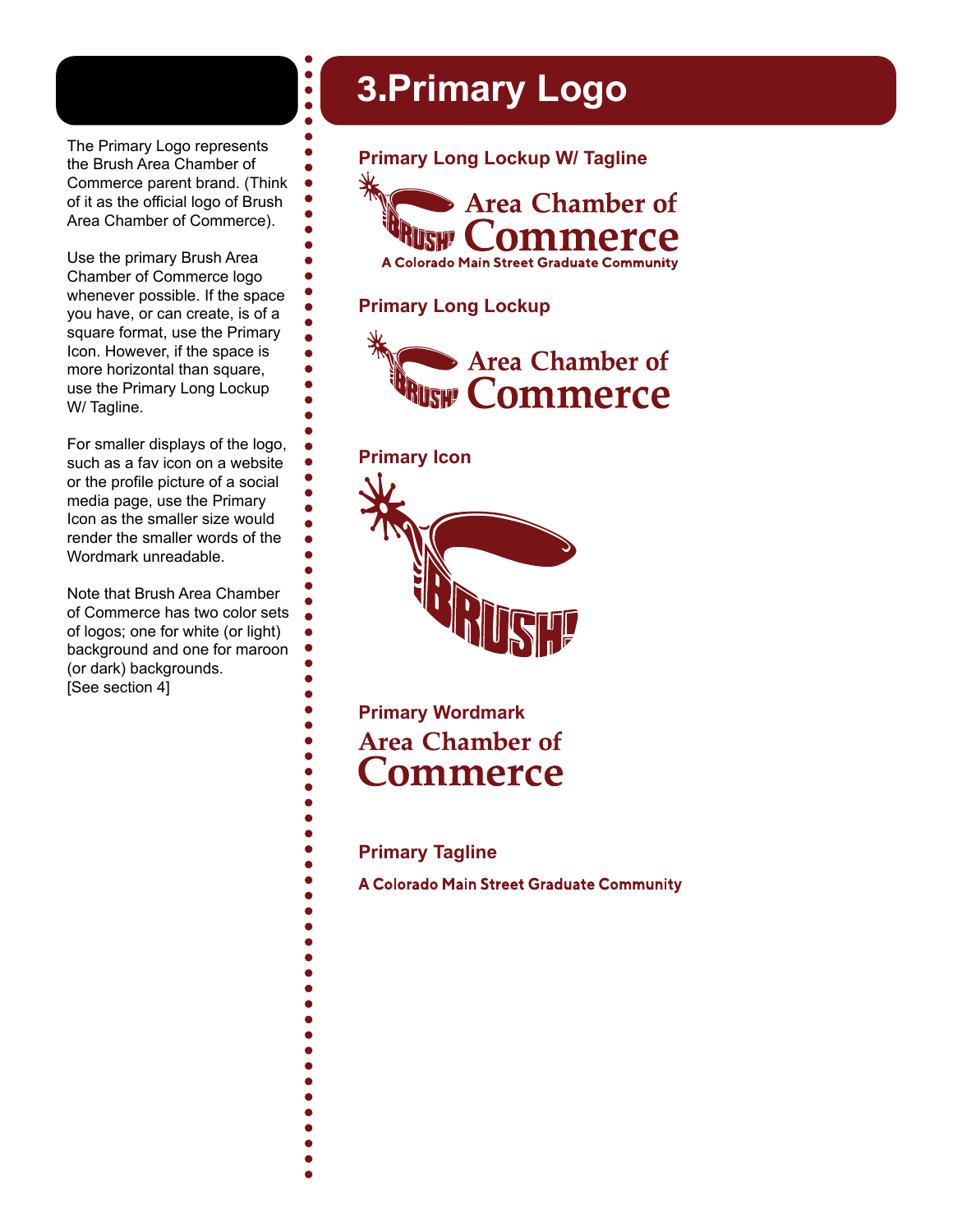## 4.**Logo Colors**

#### **Full Color**

 $\bullet$  $\bullet$  $\bullet$  $\bullet$  $\bullet$  $\bullet$  $\bullet$  $\bullet$ é ó  $\bullet$  $\bullet$  $\bullet$  $\bullet$  $\bullet$  $\bullet$  $\bullet$  $\bullet$  $\bullet$  $\bullet$  $\bullet$ 

ò  $\bullet$  $\bullet$  $\bullet$  $\bullet$ 

Ċ

 $\bullet$  $\bullet$  $\bullet$  $\bullet$ 

<span id="page-3-0"></span>

Use the primary logo in color whenever possible. However, if you do not have a printer that can accurately reproduce the primary logo colors or you are using the logo in a medium in which colors are not accurate (e.g., project on a bright screen), feel free to use the gray and black, or black version of the logo. Also note, Black and white can be interchanged to fit the need of any background.

Also note, that the logo is designed to be used with colors Maroon and White interchangebly. So whenever used on white backgrounds use the logo in Maroon, and viceversa. Additionally, when used on images use the white version of the logo for easier visibility.

![](_page_3_Figure_5.jpeg)

RGB (255,255,255) HEX: #ffffff

![](_page_3_Picture_7.jpeg)

Screens

CMYK (0,0,0,0) RGB (255,255,255) HEX: #ffffff

![](_page_3_Picture_9.jpeg)

#### **Grayscale/Monotone**

![](_page_3_Figure_11.jpeg)

![](_page_3_Figure_12.jpeg)

![](_page_3_Picture_13.jpeg)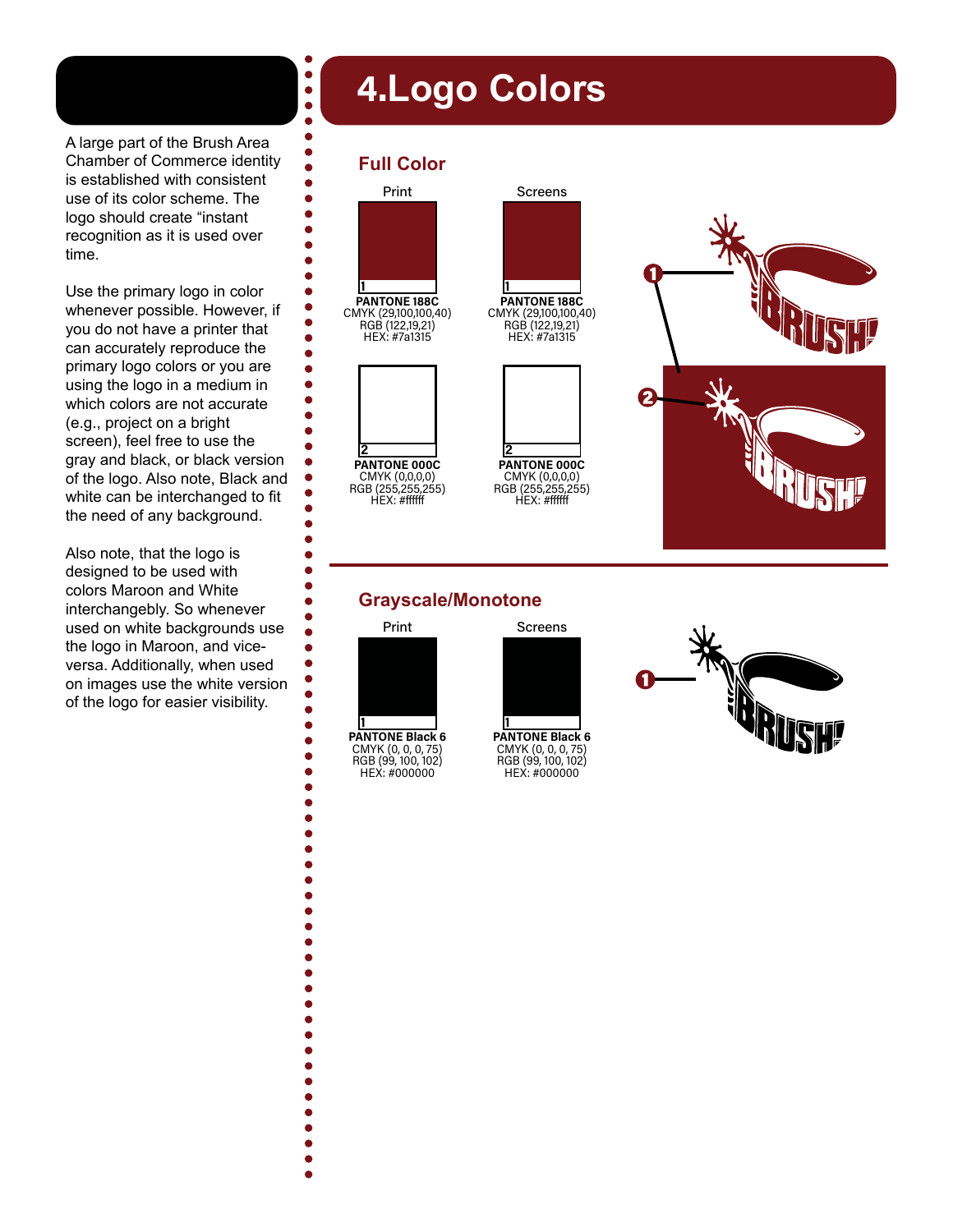## 5.**Typography - Fonts**

<span id="page-4-0"></span>Typography provides the framework for Brush Area Chamber of Commerce's identity system.

The Palatino Linotype font family is the primary font for Brush Chamber of Commerce. If this typeface is not available, use Times New Roman in its place.

The Palatino Linotype fonts can be used for body text, preferably in 10, 11 or 12pt size type.

The Bold version of the font works well for headlines.

For emphasis, use bold or italic, or a larger size type underlining or an additional font.

Complementary san serif fonts are Helvetica Neue and Arial.

NOTE - As the Brush Chamber of Commerce is a non-profit organization, the organization is allowed to use the Palatino Linotype as personal use. So any and all use of the fonts for the Brush Area Chamber of Commerce is permitted within that use.

You can download the following fonts at the links below: 1. [Palatino Linotype](https://www.dafontfree.io/download/palatino/)

### **Body Type**

 $\begin{array}{c} \bullet \\ \bullet \\ \bullet \end{array}$  $\bullet$  $\bullet$ 

Ō  $\bullet$  $\bullet$  $\bullet$  $\bullet$  $\bullet$  $\bullet$ Ō

 $\bullet$  $\bullet$  $\bullet$  $\bullet$  $\bullet$  $\bullet$  $\bullet$  $\bullet$  $\bullet$  $\bullet$  $\bullet$  $\bullet$  $\bullet$  $\bullet$  $\bullet$ 

 $\bullet$  $\bullet$  $\bullet$ 

**Palatino Linotype Regular**

abcdefghijklmnopqrstuvwxyz ABCDEFGHIJKLMNOPQRSTUVWXYZ 1234567890

#### **Headline Type**

**Palatino Linotype Bold**

**abcdefghijklmnopqrstuvwxyz ABCDEFGHIJKLMNOPQRSTUVWXYZ 1234567890**